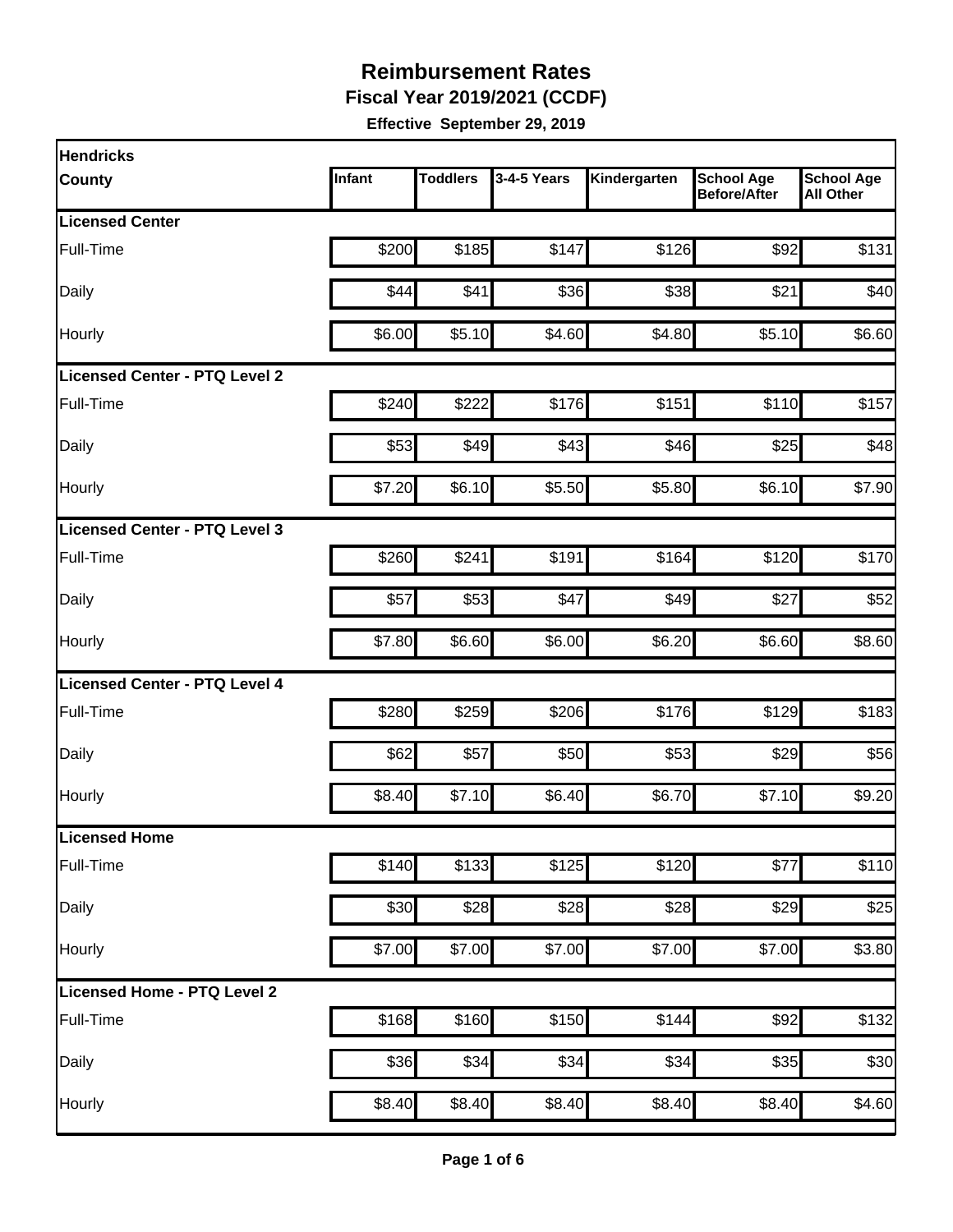**Fiscal Year 2019/2021 (CCDF)** 

| <b>Hendricks</b>                         |        |                   |             |              |                                          |                                       |
|------------------------------------------|--------|-------------------|-------------|--------------|------------------------------------------|---------------------------------------|
| <b>County</b>                            | Infant | <b>Toddlers</b>   | 3-4-5 Years | Kindergarten | <b>School Age</b><br><b>Before/After</b> | <b>School Age</b><br><b>All Other</b> |
| Licensed Home - PTQ Level 3              |        |                   |             |              |                                          |                                       |
| Full-Time                                | \$182  | \$173             | \$163       | \$156        | \$100                                    | \$143                                 |
| Daily                                    | \$39   | \$36              | \$36        | \$36         | \$38                                     | \$33                                  |
| Hourly                                   | \$9.10 | \$9.10            | \$9.10      | \$9.10       | \$9.10                                   | \$4.90                                |
| <b>Licensed Home - PTQ Level 4</b>       |        |                   |             |              |                                          |                                       |
| Full-Time                                | \$196  | \$186             | \$175       | \$168        | \$108                                    | \$154                                 |
| Daily                                    | \$42   | \$39              | \$39        | \$39         | \$41                                     | \$35                                  |
| Hourly                                   | \$9.80 | \$9.80            | \$9.80      | \$9.80       | \$9.80                                   | \$5.30                                |
| <b>Registered Ministry</b>               |        |                   |             |              |                                          |                                       |
| Full-Time                                | \$116  | \$95              | \$85        | \$83         | \$46                                     | \$85                                  |
| Daily                                    | \$28   | \$22              | \$21        | \$20         | \$6                                      | \$22                                  |
| Hourly                                   | \$2.20 | \$2.20            | \$4.30      | \$4.30       | \$4.30                                   | \$4.30                                |
| <b>Registered Ministry - PTQ Level 1</b> |        |                   |             |              |                                          |                                       |
| Full-Time                                | \$158  | \$140             | \$116       | \$105        | \$69                                     | \$108                                 |
| Daily                                    | \$36   | \$32              | \$29        | \$29         | \$14                                     | \$31                                  |
| Hourly                                   | \$4.10 | \$3.70            | \$4.50      | \$4.60       | \$4.70                                   | \$5.50                                |
| <b>Registered Ministry - PTQ Level 2</b> |        |                   |             |              |                                          |                                       |
| Full-Time                                | \$240  | \$222             | \$176       | \$151        | \$110                                    | \$157                                 |
| Daily                                    | \$53   | \$49              | \$43        | \$46         | \$25                                     | \$48                                  |
| Hourly                                   | \$7.20 | \$6.10            | \$5.50      | \$5.80       | \$6.10                                   | \$7.90                                |
| <b>Registered Ministry - PTQ Level 3</b> |        |                   |             |              |                                          |                                       |
| Full-Time                                | \$260  | \$241             | \$191       | \$164        | \$120                                    | \$170                                 |
| Daily                                    | \$57   | $\overline{\$}53$ | \$47        | \$49         | \$27                                     | \$52                                  |
| Hourly                                   | \$7.80 | \$6.60            | \$6.00      | \$6.20       | \$6.60                                   | \$8.60                                |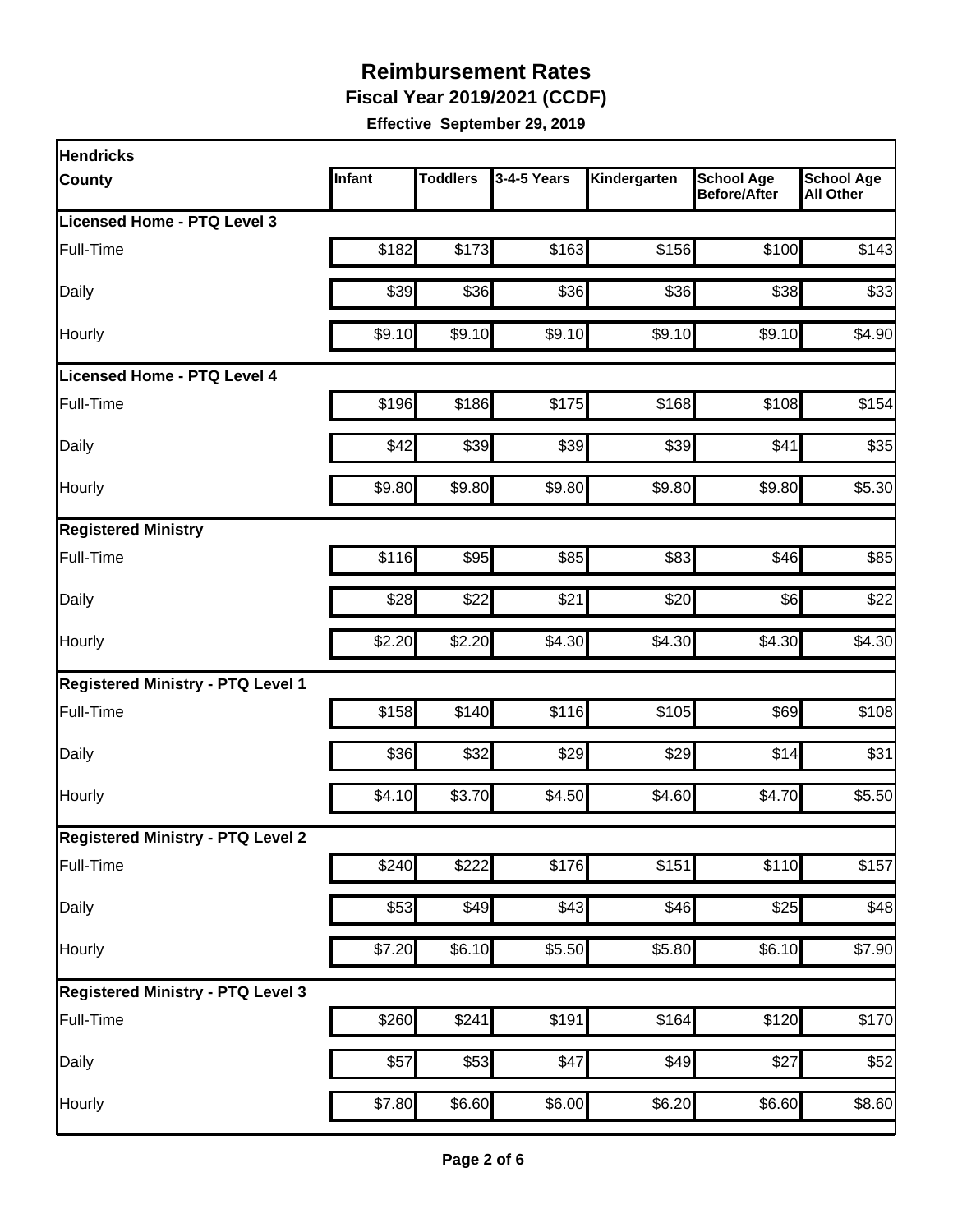**Fiscal Year 2019/2021 (CCDF)** 

| <b>Hendricks</b>                         |               |                 |             |                  |                                   |                                       |
|------------------------------------------|---------------|-----------------|-------------|------------------|-----------------------------------|---------------------------------------|
| <b>County</b>                            | <b>Infant</b> | <b>Toddlers</b> | 3-4-5 Years | Kindergarten     | <b>School Age</b><br>Before/After | <b>School Age</b><br><b>All Other</b> |
| <b>Registered Ministry - PTQ Level 4</b> |               |                 |             |                  |                                   |                                       |
| Full-Time                                | \$280         | \$259           | \$206       | \$176            | \$129                             | \$183                                 |
| Daily                                    | \$62          | \$57            | \$50        | \$53             | \$29                              | \$56                                  |
| Hourly                                   | \$8.40        | \$7.10          | \$6.40      | \$6.70           | \$7.10                            | \$9.20                                |
| <b>Exempt Center</b>                     |               |                 |             |                  |                                   |                                       |
| Full-Time                                | \$116         | \$95            | \$85        | \$83             | \$46                              | \$85                                  |
| Daily                                    | \$28          | \$22            | \$21        | \$20             | \$6                               | \$22                                  |
| Hourly                                   | \$2.20        | \$2.20          | \$4.30      | \$4.30           | \$4.30                            | \$4.30                                |
| <b>Accredited Exempt Center</b>          |               |                 |             |                  |                                   |                                       |
| Full-Time                                | \$195         | \$165           | \$147       | \$139            | \$99                              | \$144                                 |
| Daily                                    | \$44          | \$40            | \$40        | \$42             | \$22                              | \$41                                  |
| Hourly                                   | \$6.60        | \$5.60          | \$5.10      | \$5.30           | \$5.60                            | \$7.30                                |
| <b>Exempt Home</b>                       |               |                 |             |                  |                                   |                                       |
| Full-Time                                | \$98          | \$91            | \$86        | $\overline{$85}$ | \$40                              | \$75                                  |
| Daily                                    | \$27          | \$26            | \$22        | \$21             | \$12                              | \$15                                  |
| Hourly                                   | \$4.20        | \$3.40          | \$3.70      | \$3.40           | \$2.80                            | \$3.20                                |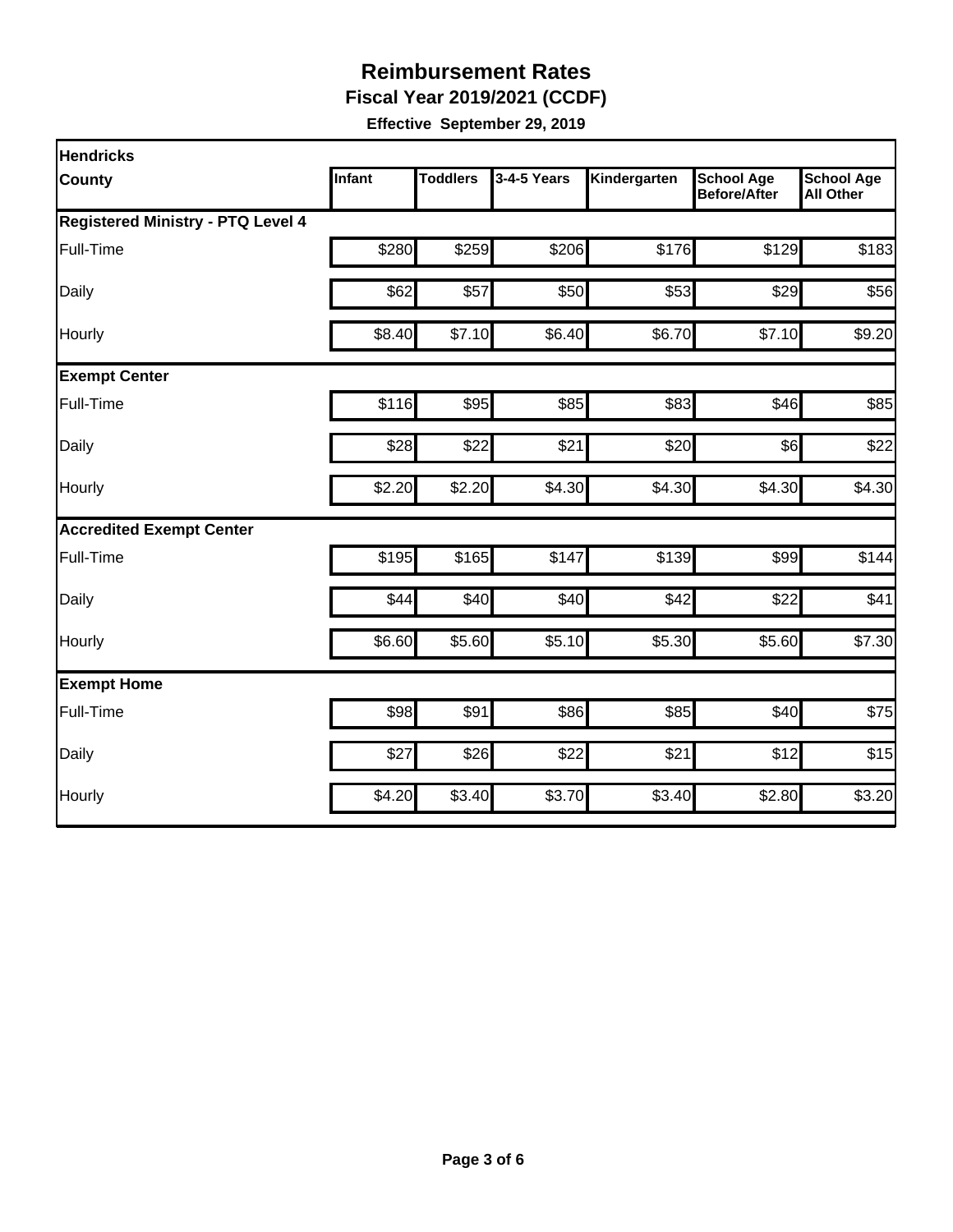#### **Reimbursement Rates School Year 2019/2021 (OMW Pre-K)**

| <b>Hendricks</b>                  |        |                 |             |              |                                          |                                       |
|-----------------------------------|--------|-----------------|-------------|--------------|------------------------------------------|---------------------------------------|
| <b>County</b>                     | Infant | <b>Toddlers</b> | 3-4-5 Years | Kindergarten | <b>School Age</b><br><b>Before/After</b> | <b>School Age</b><br><b>All Other</b> |
| Licensed Center - PTQ Level 3     |        |                 |             |              |                                          |                                       |
| Full-Time                         |        |                 | \$210.10    |              |                                          |                                       |
| Daily                             |        |                 |             |              |                                          |                                       |
| Hourly                            |        |                 |             |              |                                          |                                       |
| Licensed Center - PTQ Level 4     |        |                 |             |              |                                          |                                       |
| Full-Time                         |        |                 | \$226.60    |              |                                          |                                       |
| Daily                             |        |                 |             |              |                                          |                                       |
| Hourly                            |        |                 |             |              |                                          |                                       |
| Licensed Home - PTQ Level 3       |        |                 |             |              |                                          |                                       |
| Full-Time                         |        |                 | \$179.30    |              |                                          |                                       |
| Daily                             |        |                 |             |              |                                          |                                       |
| Hourly                            |        |                 |             |              |                                          |                                       |
| Licensed Home - PTQ Level 4       |        |                 |             |              |                                          |                                       |
| Full-Time                         |        |                 | \$192.50    |              |                                          |                                       |
| Daily                             |        |                 |             |              |                                          |                                       |
| Hourly                            |        |                 |             |              |                                          |                                       |
| VCP Ministry - PTQ Level 0        |        |                 |             |              |                                          |                                       |
| Full-Time                         |        |                 | \$93.50     |              |                                          |                                       |
| Daily                             |        |                 |             |              |                                          |                                       |
| Hourly                            |        |                 |             |              |                                          |                                       |
| <b>VCP Ministry - PTQ Level 3</b> |        |                 |             |              |                                          |                                       |
| Full-Time                         |        |                 | \$210.10    |              |                                          |                                       |
| Daily                             |        |                 |             |              |                                          |                                       |
| Hourly                            |        |                 |             |              |                                          |                                       |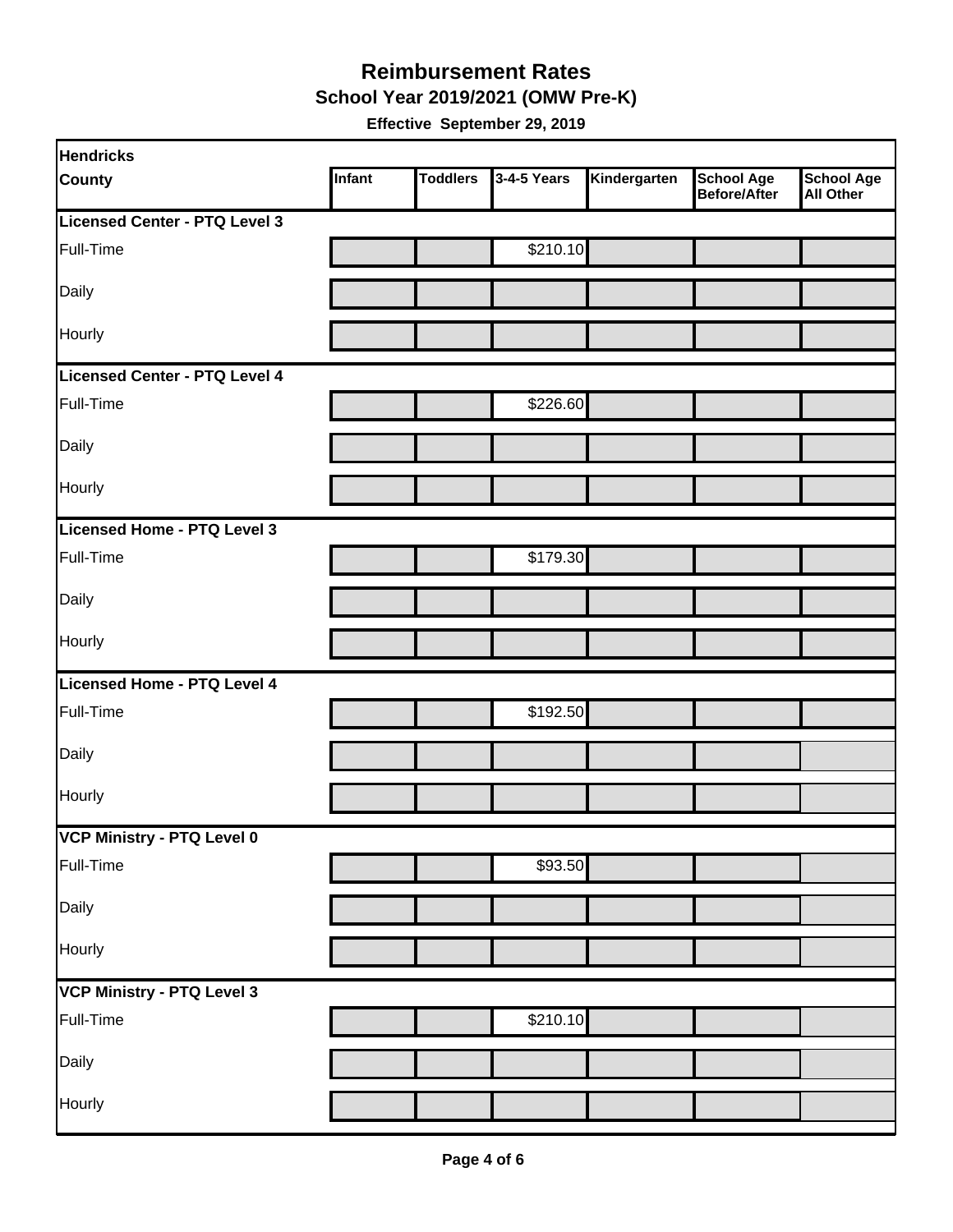**School Year 2019/2021 (OMW Pre-K)** 

| <b>Hendricks</b>                               |               |                 |             |              |                                   |                                       |
|------------------------------------------------|---------------|-----------------|-------------|--------------|-----------------------------------|---------------------------------------|
| County                                         | <b>Infant</b> | <b>Toddlers</b> | 3-4-5 Years | Kindergarten | <b>School Age</b><br>Before/After | <b>School Age</b><br><b>All Other</b> |
| <b>VCP Ministry - PTQ Level 4</b>              |               |                 |             |              |                                   |                                       |
| Full-Time                                      |               |                 | \$226.60    |              |                                   |                                       |
| Daily                                          |               |                 |             |              |                                   |                                       |
| Hourly                                         |               |                 |             |              |                                   |                                       |
| Private Accredited School - PTQ Level 0        |               |                 |             |              |                                   |                                       |
| Full-Time                                      |               |                 | \$161.70    |              |                                   |                                       |
| Daily                                          |               |                 |             |              |                                   |                                       |
| Hourly                                         |               |                 |             |              |                                   |                                       |
| Private Accredited School - PTQ Level 1        |               |                 |             |              |                                   |                                       |
| Full-Time                                      |               |                 | \$161.70    |              |                                   |                                       |
| Daily                                          |               |                 |             |              |                                   |                                       |
| <b>Hourly</b>                                  |               |                 |             |              |                                   |                                       |
| Private Accredited School - PTQ Level 2        |               |                 |             |              |                                   |                                       |
| Full-Time                                      |               |                 | \$193.60    |              |                                   |                                       |
| Daily                                          |               |                 |             |              |                                   |                                       |
| Hourly                                         |               |                 |             |              |                                   |                                       |
| <b>Private Accredited School - PTQ Level 3</b> |               |                 |             |              |                                   |                                       |
| Full-Time                                      |               |                 | \$210.10    |              |                                   |                                       |
| Daily                                          |               |                 |             |              |                                   |                                       |
| Hourly                                         |               |                 |             |              |                                   |                                       |
| Private Accredited School - PTQ Level 4        |               |                 |             |              |                                   |                                       |
| Full-Time                                      |               |                 | \$226.60    |              |                                   |                                       |
| Daily                                          |               |                 |             |              |                                   |                                       |
| Hourly                                         |               |                 |             |              |                                   |                                       |